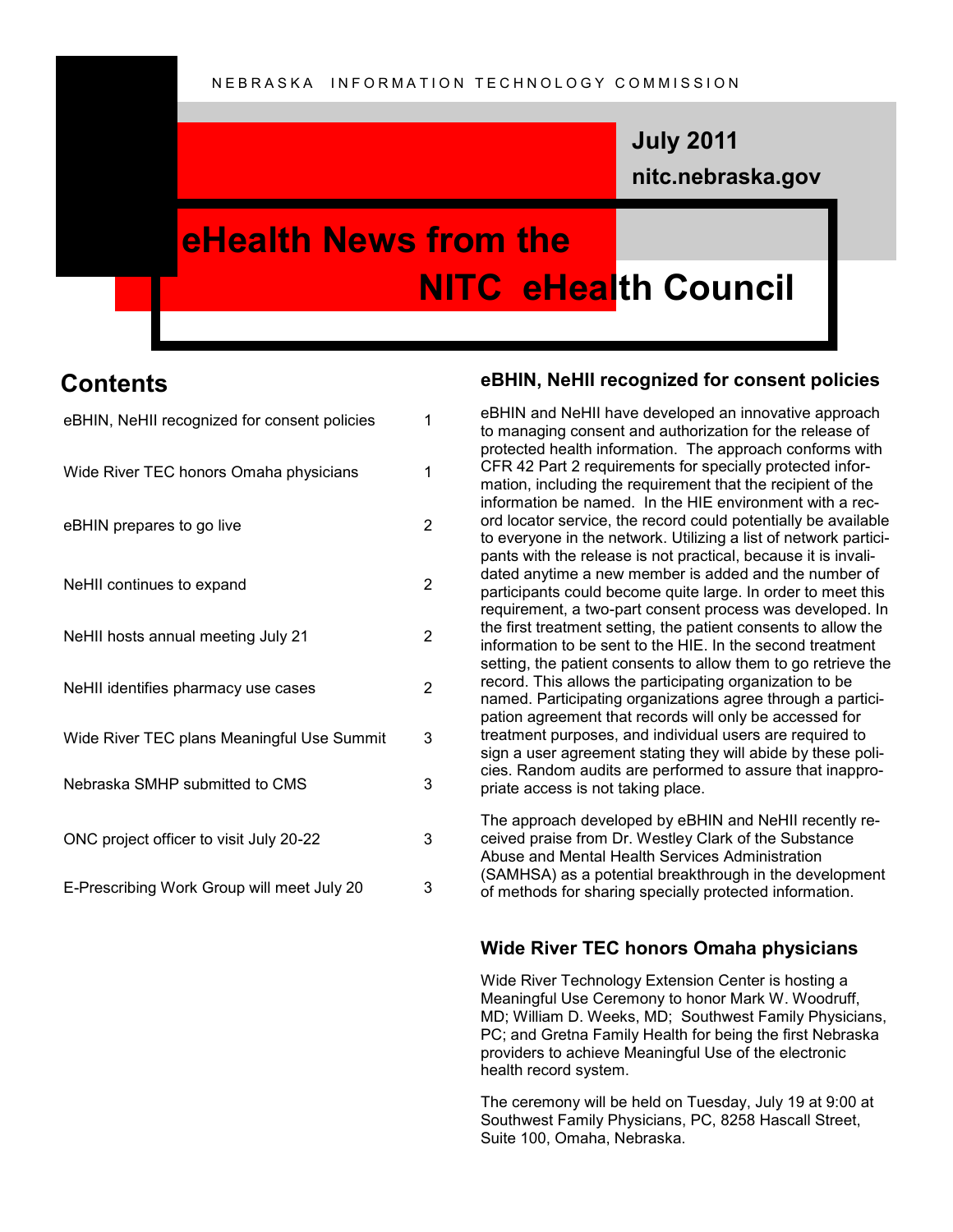# **eHealth News**

#### **eBHIN prepares to go live**

The Electronic Behavioral Health Information Network (eBHIN) is preparing to go live. Over 170 users at 11 organizations in Southeast Nebraska are now using the data entry workflow templates. This information is the basis of the shared behavioral health patient record which is uploaded to the HIE. The file transfer data upload process with Magellan Behavioral Health is now working smoothly for patient registration with the State Division of Behavioral Health for re-imbursement for authorized services. eBHIN is now preparing to go live with the HIE functionality later this summer. Network participation agreements have been executed among all these organizations which includes requirements for adherence to all policies and procedures.

Additional information about eBHIN can be found at their new website ([www.ebhin.org\)](http://www.ebhin.org).

#### **NeHII continues to expand**

NeHII has experienced a significant increase in participation during the past quarter. Over 1,700 healthcare providers and staff are currently using NeHII, up from 1,396 at the beginning of April. Creighton University Medical Center went live on the exchange in April and implementation planning meetings are occurring with other facilities. Regional West Medical Center in Scottsbluff, NE has committed to a Class B membership to NeHII.

NeHII upgraded the Elysium operating system and platform the week of July  $5<sup>th</sup>$  and is now on a  $64$ -bit operating system with a new Record Locator Service on a DB2 platform. NeHII has received positive feedback on the improved response time. Migrating to the new operating system was the first of two steps to install the Meaningful Use CCHIT certified EMR application. The second step was installed on the test side on July 14 and should be implemented in production on August 11, which will allow providers using the Elysium EMR product to meet Meaningful Use requirements required by the Centers for Medicare and Medicaid (CMS).

Phase 1 of the Immunization Gateway is in the final stage of testing. The gateway will send information to NeSIIS, the Nebraska State Immunization Information System, on behalf of physicians who use the eRX NeHII application for the administration of vaccinations and immunizations. The next phase of the project will be to collect immunization and vaccination information from third party EMRs and send the information to NeSIIS via NeHII.

NeHII was one of three HIEs selected to participate in a project to transmit information to the Center of Disease Control and Prevention (CDC) using a Nationwide Health Information Network (Nw-HIN) gateway. The CDC will track smoking cessation, low blood pressure, use of aspirin therapy, and diabetes monitoring. The exchange conducted a successful qualifying call on July 5 and the CDC has undertaken a statement of work for NeHII participation in the project. They have also requested a demonstration of the Axolotl Discover Reporting tool to gain a better understanding of the quality analytics functionalities NeHII will be able to offer during the project.

Additional information is available at [www.nehii.org.](http://www.nehii.org)

#### **NeHII hosts annual meeting July 21**

The NeHII Annual Meeting, hosted by Great Plains Regional Medical Center, will be held in North Platte, NE at the Sandhills Convention Center on July 21 starting at 2:00 PM. Speakers will include Erica Galvez from the ONC and Robert Scarborough from Axolotl. If you haven't received your invitation, please contact [Jkatelman@bass](mailto:Jkatelman@bass-inc.com)-inc.com.

#### **NeHII identifies pharmacy use cases**

Several use cases were readily identified by a pharmacist and a pharmacy tech who were accessing the NeHII Virtual Health Record (VHR) following training. The NeHII users were able to secure necessary information to improve patient care, dispense medical supplies/medications and improve customer service by decreasing the turnaround time for reimbursement processing.

**Use Case 1:** The pharmacy tech had worked for 20 days without success to secure documentation from the prescribing physician on the need for a walker for this patient. By using the VHR Report tab, the NeHII user was able to locate the chart note stating patient unable to ambulate without use of assisted devices which supported the dispensing of a walker.

**Use Case 2:** The pharmacist/NeHII user needed docu-